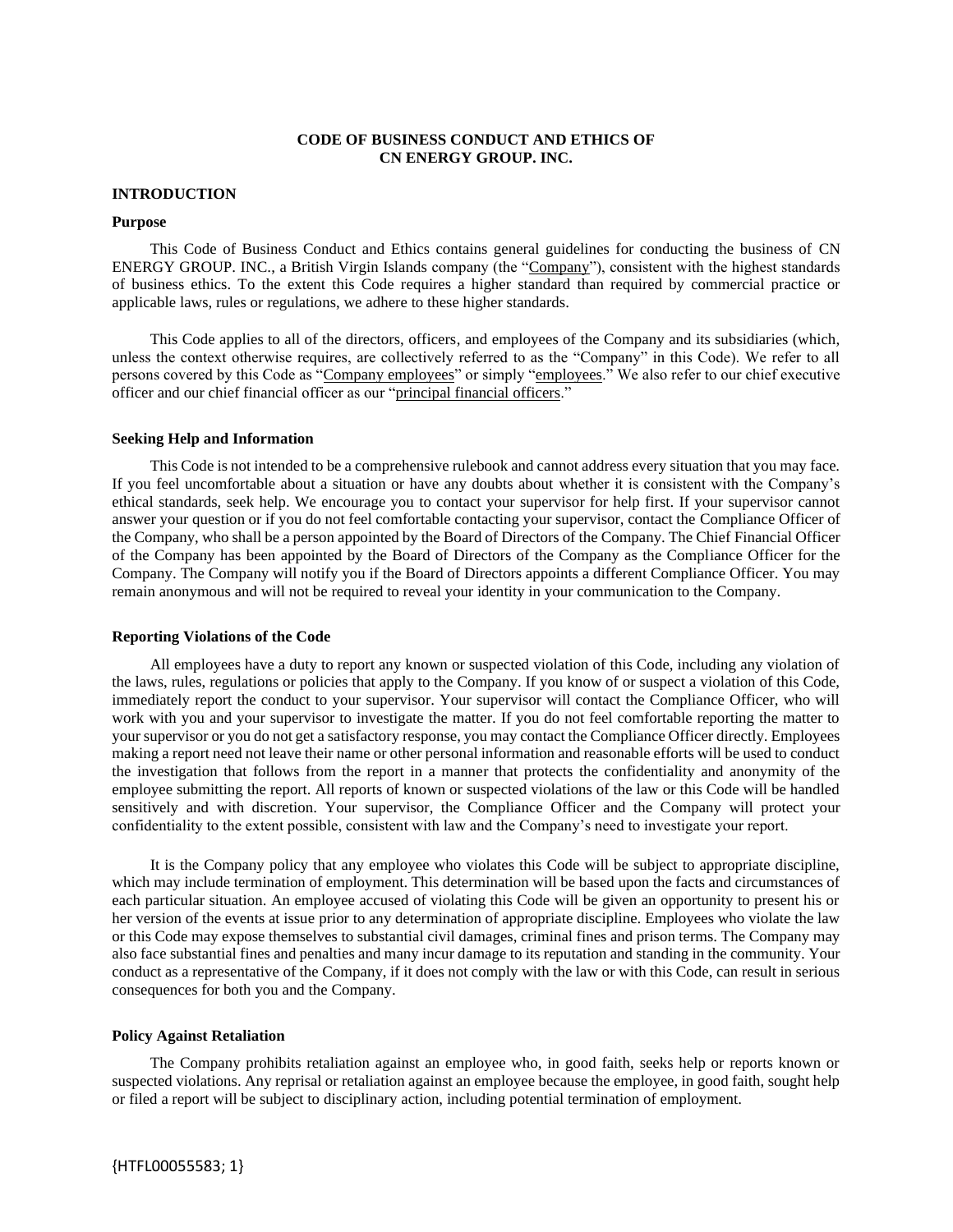#### **Waivers of the Code**

Waivers of this Code for employees may be made only by an executive officer of the Company. Any waiver of this Code for our directors, executive officers or other principal financial officers may be made only by our Board of Directors or the appropriate committee of our Board of Directors and will be disclosed to the public as required by law or the rules of the NYSE American.

## **CONFLICTS OF INTEREST**

## **Identifying Potential Conflicts of Interest**

A conflict of interest can occur when an employee's private interest interferes, or appears to interfere, with the interests of the Company as a whole. You should avoid any private interest that influences your ability to act in the interests of the Company or that makes it difficult to perform your work objectively and effectively.

Identifying potential conflicts of interest may not always be clear-cut. The following situations are examples of conflicts of interest:

- Outside Employment. No employee should be employed by, serve as a director of, or provide any services not in his or her capacity as a Company employee to a company that is a material customer, supplier, or competitor of the Company.
- Improper Personal Benefits. No employee should obtain any material (as to him or her) personal benefits or favors because of his or her position with the Company. Please see "Gifts and Entertainment" below for additional guidelines in this area.
- Financial Interests. No employee should have a significant financial interest (ownership or otherwise) in any company that is a material customer, supplier or competitor of the Company. A "significant financial interest" means (i) ownership of greater than 1% of the equity of a material customer, supplier or competitor or (ii) an investment in a material customer, supplier or competitor that represents more than 5% of the total assets of the employee.
- Loans or Other Financial Transactions. No employee should obtain loans or guarantees of personal obligations from, or enter into any other personal financial transaction with, any company that is a material customer, supplier or competitor of the Company. This guideline does not prohibit arms-length transactions with banks, brokerage firms or other financial institutions.
- Service on Boards and Committees. No employee should serve on a board of directors or trustees or on a committee of any entity (whether profit or not-for-profit) whose interests reasonably would be expected to conflict with those of the Company.
- Actions of Family Members. The actions of family members outside the workplace may also give rise to the conflicts of interest described above because they may influence an employee's objectivity in making decisions on behalf of the Company. For purposes of this Code, "family members" include your spouse or life-partner, brothers, sisters and parents, in-laws and children whether such relationships are by blood or adoption.

For purposes of this Code, a company is a "material" customer if that company has made payments to the Company in the past year in excess of US\$100,000 or 10% of the customer's gross revenues, whichever is greater. A company is a "material" supplier if that company has received payments from the Company in the past year in excess of US\$100,000 or 10% of the supplier's gross revenues, whichever is greater. A company is a "material" competitor if that company competes in the Company's line of business and has annual gross revenues from such line of business in excess of US\$500,000. If you are uncertain whether a particular company is a material customer, supplier or competitor, please contact the Compliance Officer for assistance.

# **Disclosure of Conflicts of Interest**

The Company requires that employees disclose any situations that reasonably would be expected to give rise to a conflict of interest. If you suspect that you have a conflict of interest, or something that others could reasonably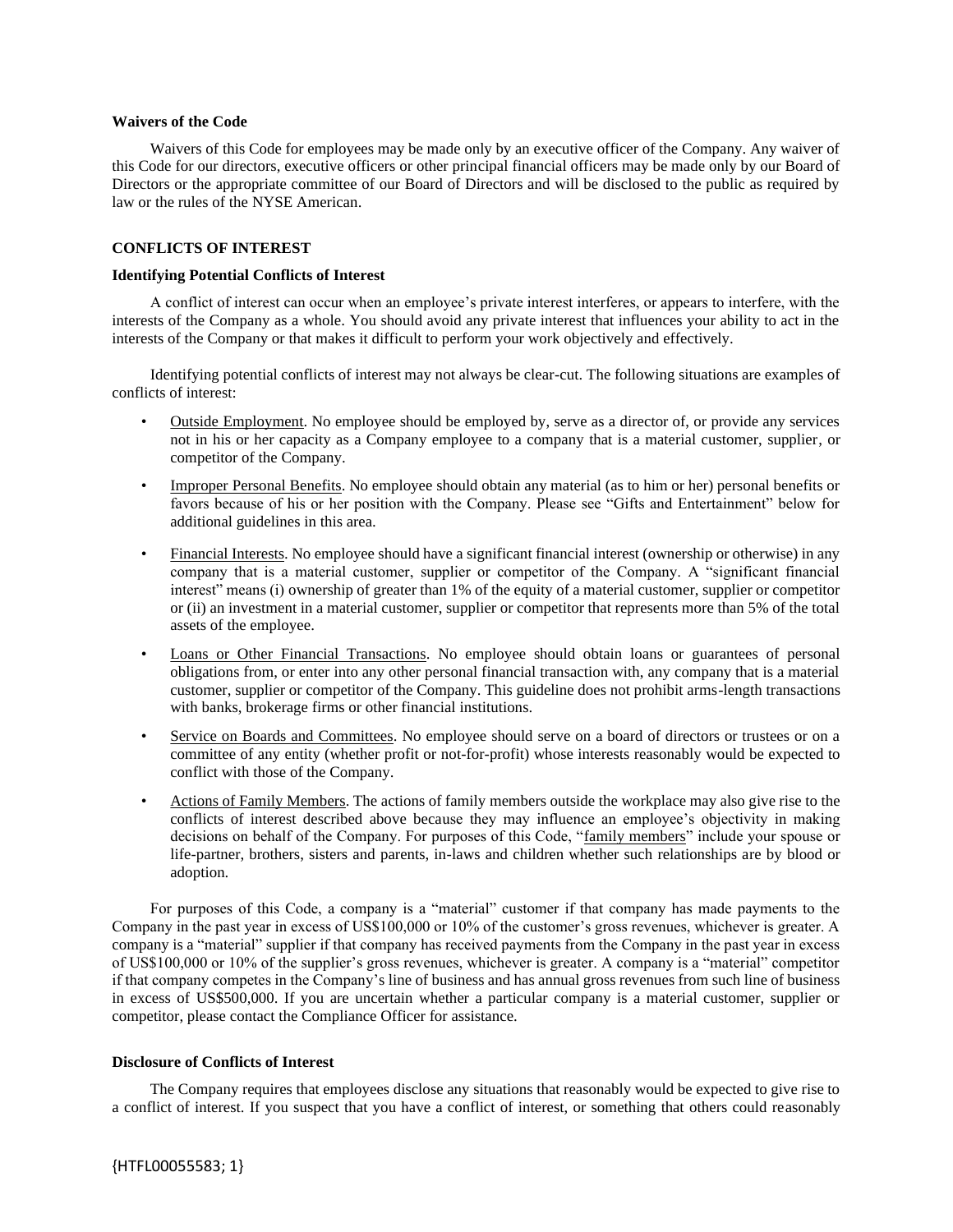perceive as a conflict of interest, you must report it to your supervisor or the Compliance Officer. Your supervisor and the Compliance Officer will work with you to determine whether you have a conflict of interest and, if so, how best to address it. Although conflicts of interest are not automatically prohibited, they are not desirable and may only be waived as described in "Waivers of the Code" above.

## **CORPORATE OPPORTUNITIES**

As an employee of the Company, you have an obligation to advance the Company's interests when the opportunity to do so arises. If you discover or are presented with a business opportunity through the use of corporate property, information, or because of your position with the Company, you should first present the business opportunity to the Company before pursuing the opportunity in your individual capacity. No employee may use corporate property, information, or his or her position with the Company for personal gain or should compete with the Company.

You should disclose to your supervisor the terms and conditions of each business opportunity covered by this Code that you wish to pursue. Your supervisor will contact the Compliance Officer and the appropriate management personnel to determine whether the Company wishes to pursue the business opportunity. If the Company waives its right to pursue the business opportunity, you may pursue the business opportunity on the same terms and conditions as originally proposed and consistent with the other ethical guidelines set forth in this Code.

#### **Confidential Information and Company Property**

Employees have access to a variety of confidential information while employed at the Company. Confidential information includes all non-public information that might be of use to competitors, or, if disclosed, harmful to the Company or its customers. Every employee has a duty to respect and safeguard the confidentiality of the Company's information and the information of our suppliers and customers, except when disclosure is authorized or legally mandated. In addition, you must refrain from using any confidential information from any previous employment if, in doing so, you could reasonably be expected to breach your duty of confidentiality to your former employers. An employee's obligation to protect confidential information continues after he or she leaves the Company. Unauthorized disclosure of confidential information could cause competitive harm to the Company or its customers and could result in legal liability to you and the Company.

Employees also have a duty to protect the Company's intellectual property and other business assets. The intellectual property, business systems and the security of the Company property are critical to the Company.

Any questions or concerns regarding whether disclosure of Company information is legally mandated should be promptly referred to the Compliance Officer.

#### **Safeguarding Confidential Information and Company Property**

Care must be taken to safeguard and protect confidential information and Company property. Accordingly, the following measures should be adhered to:

- The Company's employees should conduct their business and social activities so as not to risk inadvertent disclosure of confidential information. For example, when not in use, confidential information should be secretly stored. Also, review of confidential documents or discussion of confidential subjects in public places (e.g., airplanes, trains, taxis, buses, etc.) should be conducted so as to prevent overhearing or other access by unauthorized persons.
- Within the Company's offices, confidential matters should not be discussed within hearing range of visitors or others not working on such matters.
- Confidential matters should not be discussed with other employees not working on such matters or with friends or relatives including those living in the same household as a Company employee.
- The Company's employees are only to access, use, and disclose confidential information that is necessary for them to have in the course of performing their duties. They are not to disclose confidential information to other employees or contractors at the Company unless it is necessary for those employees or contractors to have such confidential information in the course of their duties.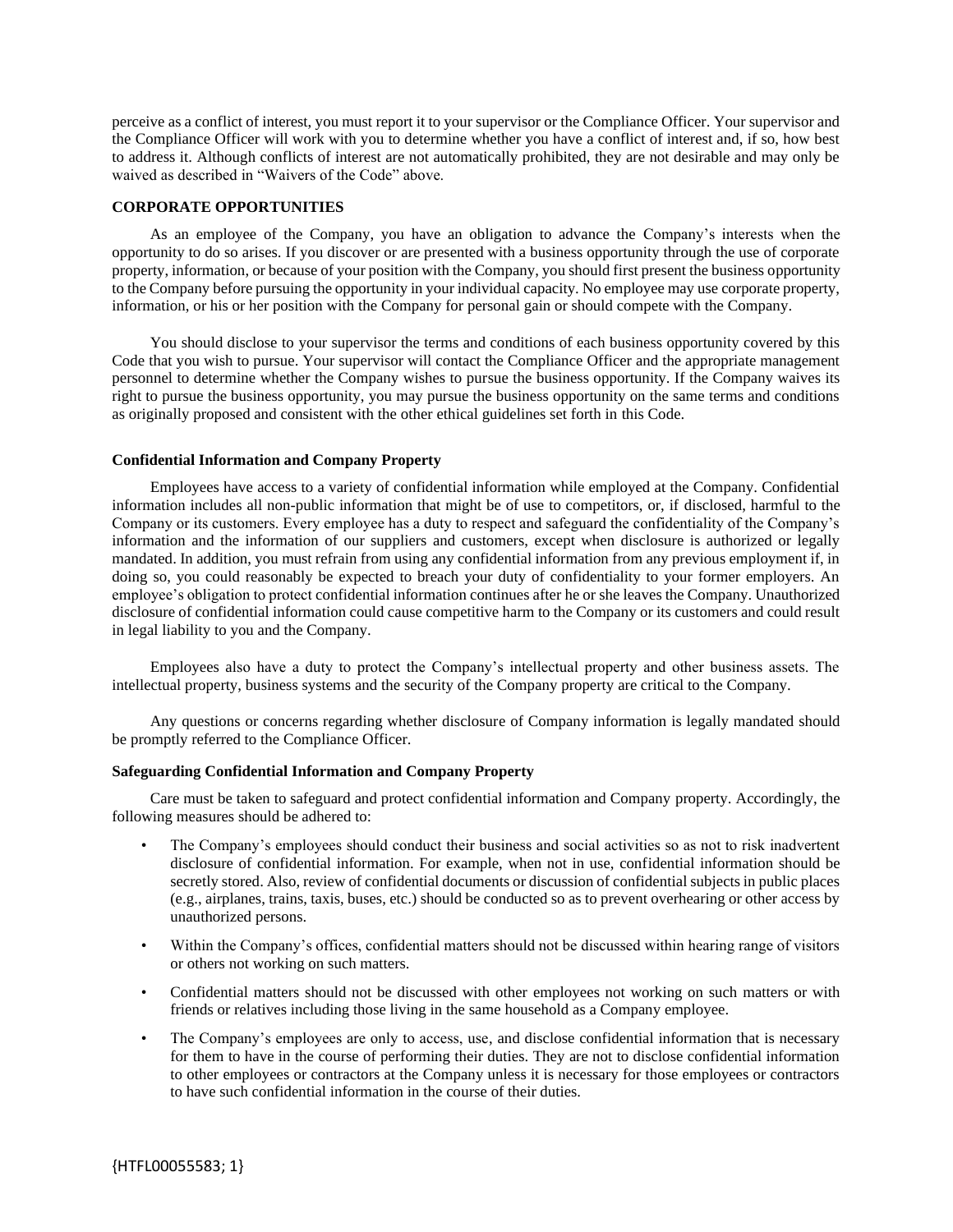• The Company's files, personal computers, networks, software, internet access, internet browser programs, emails, voice mails, and other business equipment (e.g. desks and cabinets) and resources are provided for business use and they are the exclusive property of the Company. Misuse of such Company property is not tolerated.

## **COMPETITION AND FAIR DEALING**

All employees are obligated to deal fairly with fellow employees and with the Company's customers, suppliers and competitors. Employees should not take unfair advantage of anyone through manipulation, concealment, abuse of privileged information, misrepresentation of material facts, or any other unfair-dealing practice.

#### **Relationships with Customers**

Our business success depends upon our ability to foster lasting customer relationships. The Company is committed to dealing with customers fairly, honestly, and with integrity. Specifically, you should keep the following guidelines in mind when dealing with customers:

- Information we supply to customers should be accurate and complete to the best of our knowledge. Employees should not deliberately misrepresent information to customers.
- Employees should not refuse to sell, service, or maintain products the Company has produced simply because a customer is buying products from another supplier.
- Customer entertainment should not exceed reasonable and customary business practice. Employees should not provide entertainment or other benefits that could be viewed as an inducement to or a reward for customer purchase decisions. Please see "Gifts and Entertainment" below for additional guidelines in this area.

## **Relationships with Suppliers**

The Company deals fairly and honestly with its suppliers. This means that our relationships with suppliers are based on price, quality, service, and reputation, among other factors. Employees dealing with suppliers should carefully guard their objectivity. Specifically, no employee should accept or solicit any personal benefit from a supplier or potential supplier that might compromise, or appear to compromise, their objective assessment of the supplier's products and prices. Employees can give or accept promotional items of nominal value or moderately scaled entertainment within the limits of responsible and customary business practice. Please see "Gifts and Entertainment" below for additional guidelines in this area.

#### **Relationships with Competitors**

The Company is committed to free and open competition in the marketplace. Employees should avoid actions that would be contrary to laws governing competitive practices in the marketplace, including antitrust laws. Such actions include misappropriation and/or misuse of a competitor's confidential information or making false statements about the competitor's business and business practices.

# **PROTECTION AND USE OF COMPANY ASSETS**

Employees should protect the Company's assets and ensure their efficient use for legitimate business purposes only. Theft, carelessness and waste have a direct impact on the Company's profitability. The use of Company funds or assets, whether or not for personal gain, for any unlawful or improper purpose is prohibited.

To ensure the protection and proper use of the Company's assets, each employee should:

- exercise reasonable care to prevent theft, damage or misuse of Company property;
- report the actual or suspected theft, damage or misuse of Company property to a supervisor;
- use the Company's telephone system, other electronic communication services, written materials and other property primarily for business-related purposes;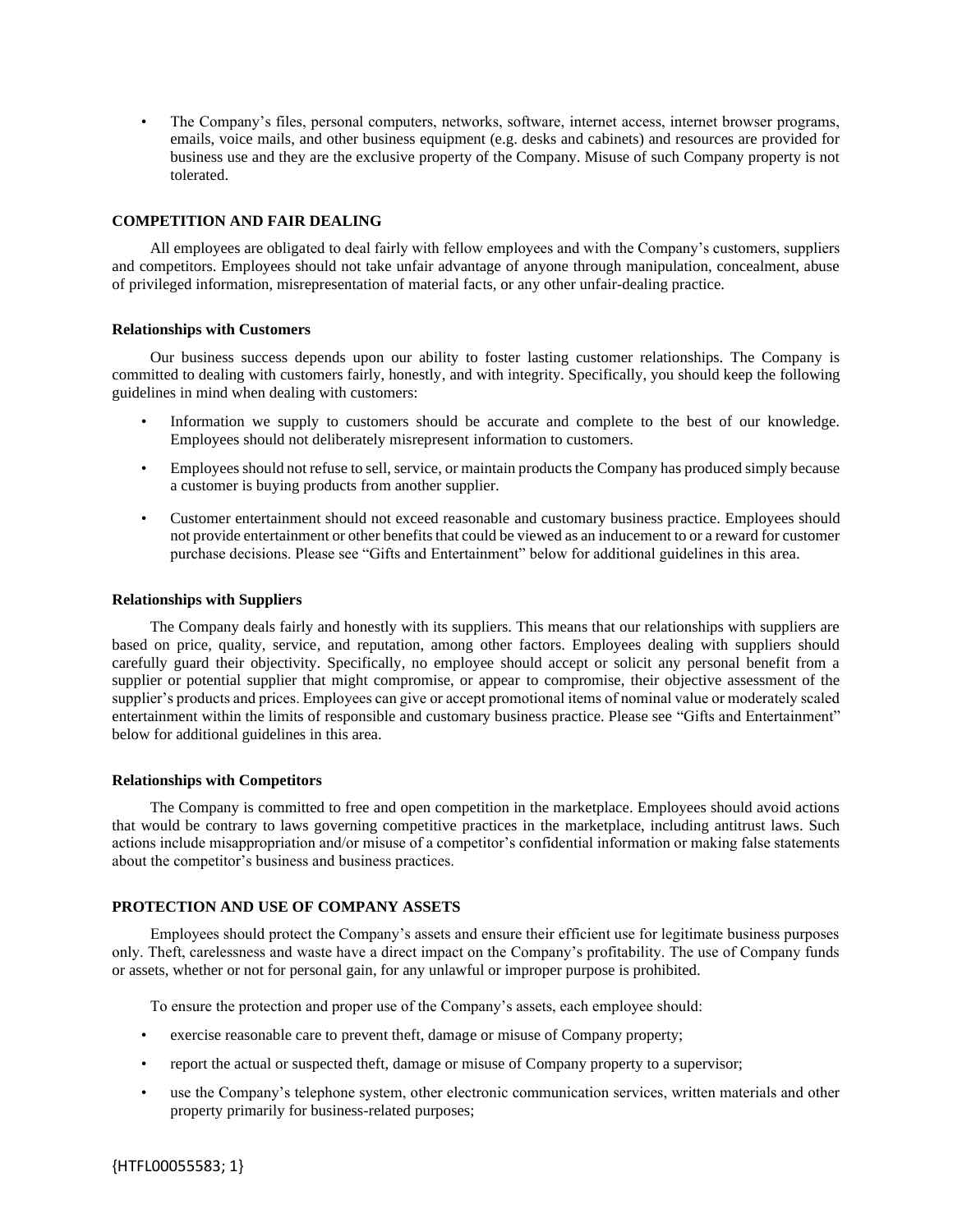- safeguard all electronic programs, data, communications and written materials from inadvertent access by others; and
- use Company property only for legitimate business purposes, as authorized in connection with your job responsibilities.

Employees should be aware that Company property includes all data and communications transmitted or received to or by, or contained in, the Company's electronic or telephonic systems. Company property also includes all written communications. Employees and other users of Company property should have no expectation of privacy with respect to these communications and data. To the extent permitted by law, the Company has the ability, and reserves the right, to monitor all electronic and telephonic communication. These communications may also be subject to disclosure to law enforcement or government officials.

## **GIFTS AND ENTERTAINMENT**

The giving and receiving of gifts is a common business practice. Appropriate business gifts and entertainment are welcome courtesies designed to build relationships and understanding among business partners. However, gifts and entertainment should not compromise, or appear to compromise, your ability to make objective and fair business decisions.

It is your responsibility to use good judgment in this area. As a general rule, you may give or receive gifts or entertainment to or from customers or suppliers only if the gift or entertainment would not be viewed as an inducement to or reward for any particular business decision. All gifts and entertainment expenses should be properly accounted for on expense reports. The following specific examples may be helpful:

- Meals and Entertainment. You may occasionally accept or give meals, refreshments or other entertainment if:
	- The items are of reasonable value;
	- The purpose of the meeting or attendance at the event is business related; and
	- The expenses would be paid by the Company as a reasonable business expense if not paid for by another party.

Entertainment of reasonable value may include food and tickets for sporting and cultural events if they are generally offered to other customers, suppliers or vendors.

- Advertising and Promotional Materials. You may occasionally accept or give advertising or promotional materials of nominal value.
- Personal Gifts. You may accept or give personal gifts of reasonable value that are related to recognized special occasions such as a graduation, promotion, new job, wedding, retirement or a holiday. A gift is also acceptable if it is based on a family or personal relationship and unrelated to the business involved between the individuals.
- Gifts Rewarding Service or Accomplishment. You may accept a gift from a civic, charitable or religious organization specifically related to your service or accomplishment.

You must be particularly careful that gifts and entertainment are not construed as bribes, kickbacks, or other improper payments. See "The Foreign Corrupt Practices Act" below for a more detailed discussion of our policies regarding giving or receiving gifts related to business transactions.

You should make every effort to refuse or return a gift that is beyond these permissible guidelines. If it would be inappropriate to refuse a gift or you are unable to return a gift, you should promptly report the gift to your supervisor. Your supervisor will bring the gift to the attention of the Compliance Officer, who may require you to donate the gift to an appropriate community organization. If you have any questions about whether it is permissible to accept a gift or something else of value, contact your supervisor or the Compliance Officer for additional guidance.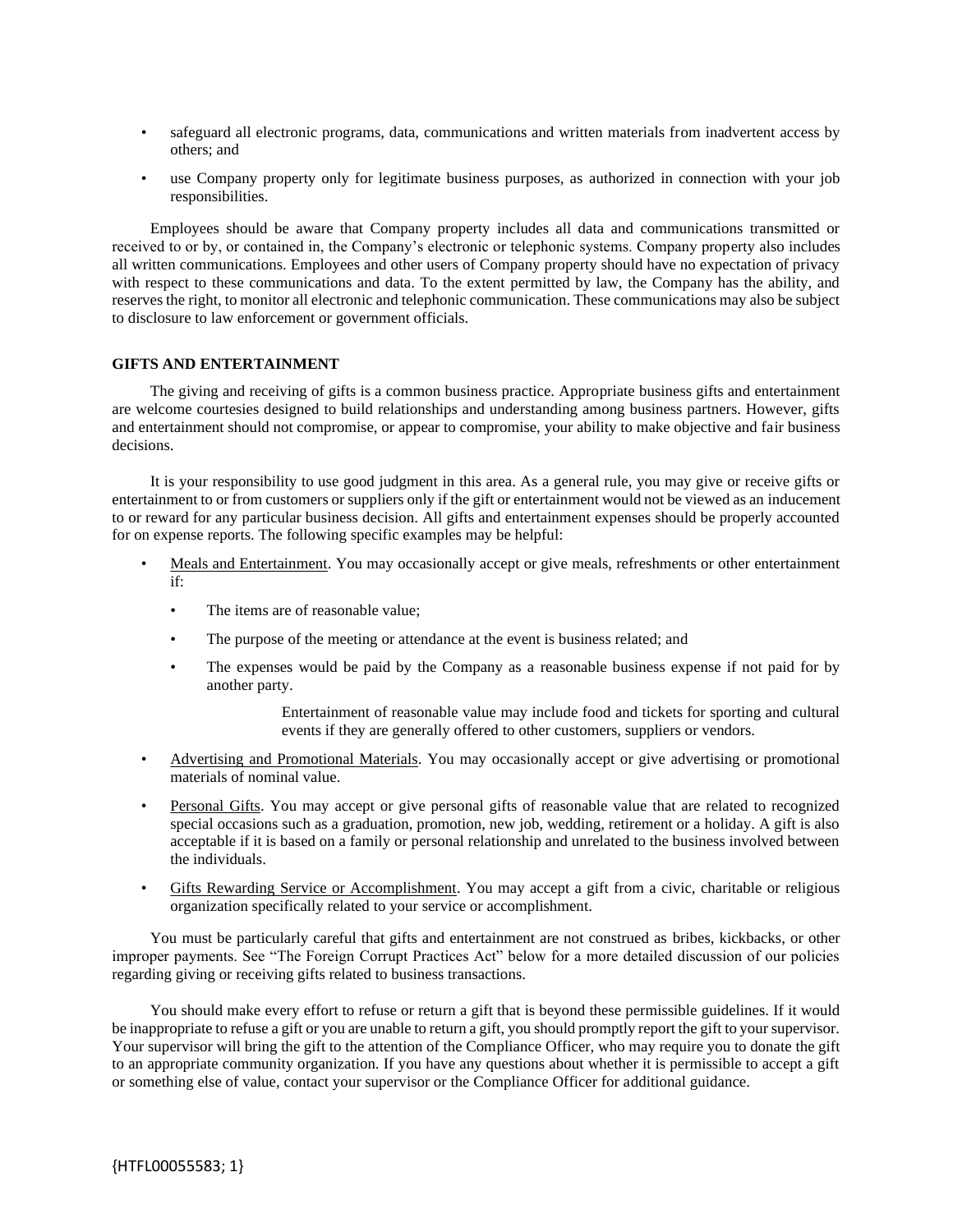#### **COMPANY RECORDS**

Accurate and reliable records are crucial to our business. Our records are the basis of our earnings statements, financial reports and other disclosures to the public and guide our business decision-making and strategic planning. Company records include booking information, payroll, timecards, travel and expense reports, e-mails, accounting and financial data, measurement and performance records, electronic data files and all other records maintained in the ordinary course of our business.

All Company records must be complete, accurate and reliable in all material respects. Undisclosed or unrecorded funds, payments or receipts are inconsistent with our business practices and are prohibited. You are responsible for understanding and complying with our record keeping policy. Ask your supervisor if you have any questions.

## **ACCURACY OF FINANCIAL REPORTS AND OTHER PUBLIC COMMUNICATIONS**

As a public company we are subject to various securities laws, regulations and reporting obligations. These laws, regulations and obligations and our policies require the disclosure of accurate and complete information regarding the Company's business, financial condition and results of operations. Inaccurate, incomplete or untimely reporting will not be tolerated and can severely damage the Company and result in legal liability.

It is essential that the Company's financial records, including all filings with the Securities and Exchange Commission ("SEC") be accurate and timely. Accordingly, in addition to adhering to the conflict of interest policy and other policies and guidelines in this Code, the principal financial officers and other senior financial officers must take special care to exhibit integrity at all times and to instill this value within their organizations. In particular, these senior officers must ensure their conduct is honest and ethical that they abide by all public disclosure requirements by providing full, fair, accurate, timely and understandable disclosures, and that they comply with all other applicable laws and regulations. These financial officers must also understand and strictly comply with generally accepted accounting principles in the U.S. and all standards, laws and regulations for accounting and financial reporting of transactions, estimates and forecasts.

In addition, U.S. federal securities law requires the Company to maintain proper internal books and records and to devise and maintain an adequate system of internal accounting controls. The SEC has supplemented the statutory requirements by adopting rules that prohibit (1) any person from falsifying records or accounts subject to the above requirements and (2) officers or directors from making any materially false, misleading, or incomplete statement to an accountant in connection with an audit or any filing with the SEC. These provisions reflect the SEC's intent to discourage officers, directors, and other persons with access to the Company's books and records from taking action that might result in the communication of materially misleading financial information to the investing public.

#### **COMPLIANCE WITH LAWS AND REGULATIONS**

Each employee has an obligation to comply with all laws, rules and regulations applicable to the Company's operations. These include, without limitation, laws covering bribery and kickbacks, copyrights, trademarks and trade secrets, information privacy, insider trading, illegal political contributions, antitrust prohibitions, foreign corrupt practices, offering or receiving gratuities, environmental hazards, employment discrimination or harassment, occupational health and safety, false or misleading financial information or misuse of corporate assets. You are expected to understand and comply with all laws, rules and regulations that apply to your job position. If any doubt exists about whether a course of action is lawful, you should seek advice from your supervisor or the Compliance Officer.

#### **COMPLIANCE WITH INSIDER TRADING LAWS**

The Company has an insider trading policy, which may be obtained from the Compliance Officer. The following is a summary of some of the general principles relevant to insider trading, and should be read in conjunction with the aforementioned specific policy.

Company employees are prohibited from trading in shares or other securities of the Company while in possession of material, nonpublic information about the Company. In addition, Company employees are prohibited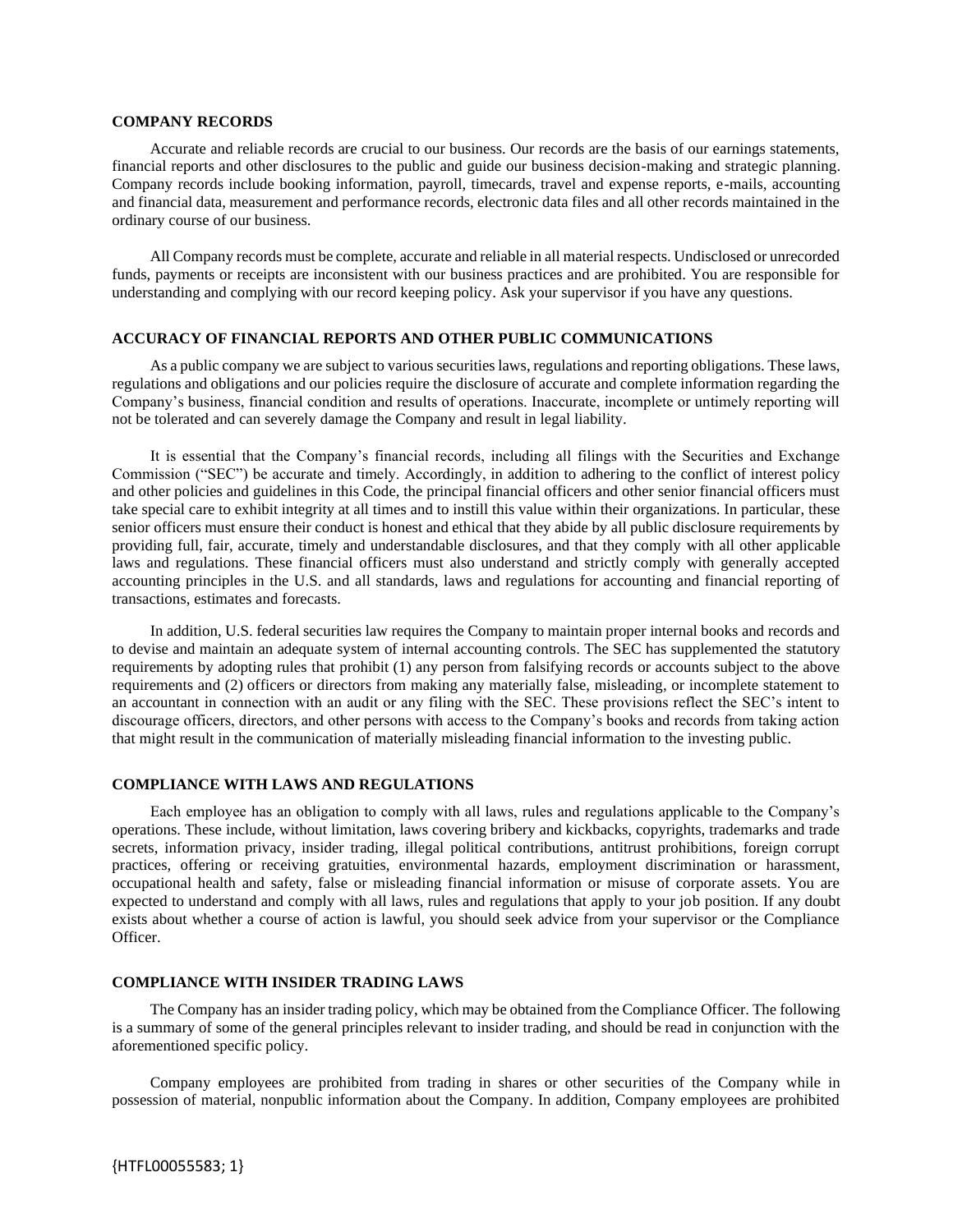from recommending, "tipping" or suggesting that anyone else buy or sell shares or other securities of the Company on the basis of material, nonpublic information. Company employees who obtain material nonpublic information about another company in the course of their employment are prohibited from trading in shares or securities of the other company while in possession of such information or "tipping" others to trade on the basis of such information. Violation of insider trading laws can result in severe fines and criminal penalties, as well as disciplinary action by the Company, up to and including termination of employment.

Information is "non-public" if it has not been made generally available to the public by means of a press release or other means of widespread distribution. Information is "material" if a reasonable investor would consider it important in a decision to buy, hold or sell stock or other securities. As a rule of thumb, any information that would affect the value of stock or other securities should be considered material. Examples of information that is generally considered "material" include:

- Financial results or forecasts, or any information that indicates the Company's financial results may exceed or fall short of forecasts or expectations;
- Important new products or services;
- Pending or contemplated acquisitions or dispositions, including mergers, tender offers or joint venture proposals;
- Possible management changes or changes of control;
- Pending or contemplated public or private sales of debt or equity securities;
- Acquisition or loss of a significant customer or contract;
- Significant write-offs;
- Initiation or settlement of significant litigation; and
- Changes in the Company's auditors or a notification from its auditors that the Company may no longer rely on the auditor's report.

The laws against insider trading are specific and complex. Any questions about information you may possess or about any dealings you have had in the Company's securities should be promptly brought to the attention of the Compliance Officer.

## **PUBLIC COMMUNICATIONS AND PREVENTION OF SELECTIVE DISCLOSURE**

## **Public Communications Generally**

The Company places a high value on its credibility and reputation in the community. What is written or said about the Company in the news media and investment community directly impacts our reputation, positively or negatively. Our policy is to provide timely, accurate and complete information in response to public requests (media, analysts, etc.), consistent with our obligations to maintain the confidentiality of competitive and proprietary information and to prevent selective disclosure of market-sensitive financial data. To ensure compliance with this policy, all news media or other public requests for information regarding the Company should be directed to the Company's Investor Relations Department. The Investor Relations Department will work with you and the appropriate personnel to evaluate and coordinate a response to the request.

## **Prevention of Selective Disclosure**

Preventing selective disclosure is necessary to comply with United States securities laws and to preserve the reputation and integrity of the Company as well as that of all persons affiliated with it. "Selective disclosure" occurs when any person provides potentially market-moving information to selected persons before the news is available to the investing public generally. Selective disclosure is a crime under United States law and the penalties for violating the law are severe.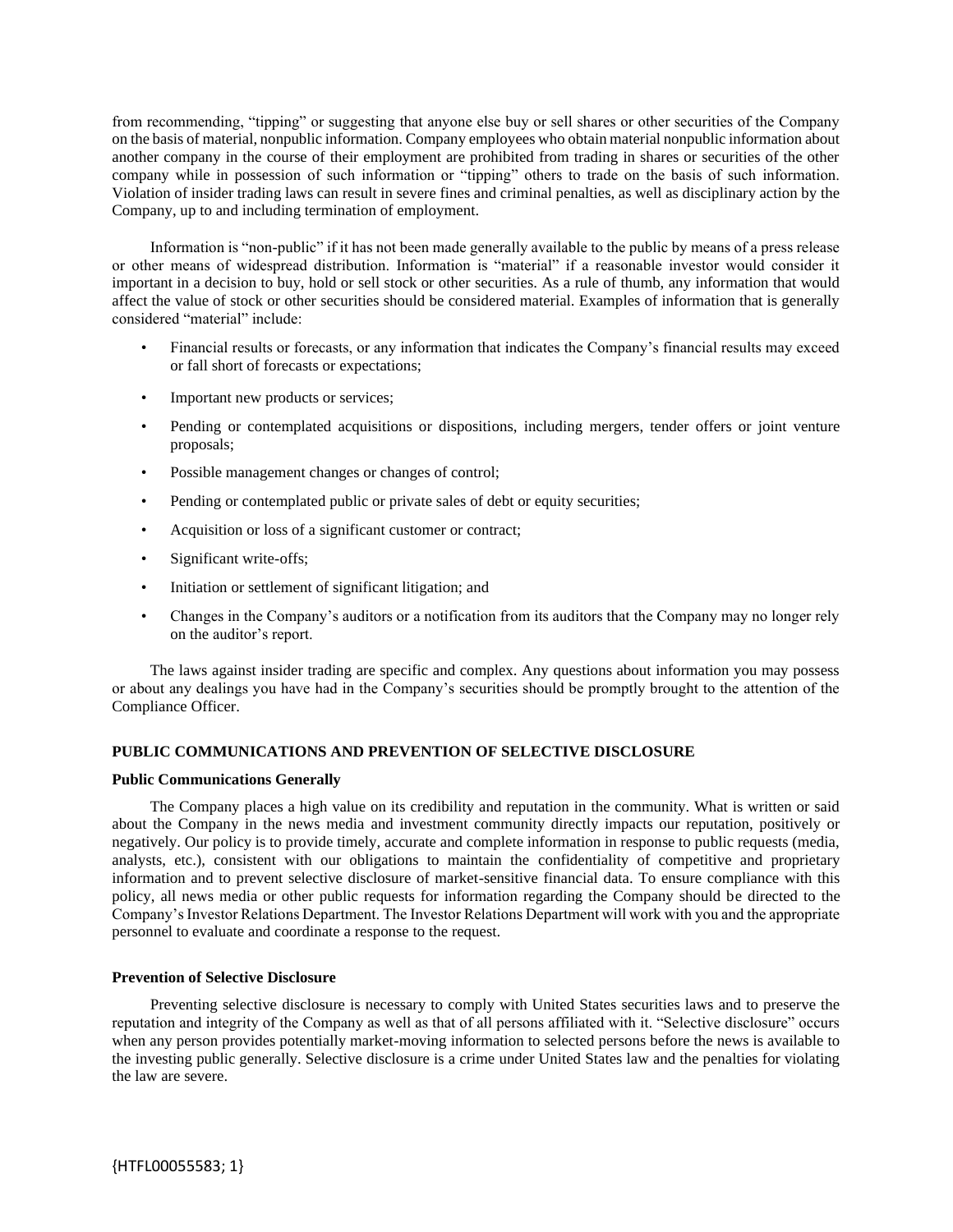The following guidelines have been established to avoid improper selective disclosure. Every employee is required to follow these procedures:

- All contact by the Company with investment analysts, the press and/or members of the media shall be made through the chief executive officer, chief financial officer or persons designated by them (collectively, the "Media Contacts").
- Other than the Media Contacts, no officer, director or employee shall provide any information regarding the Company or its business to any investment analyst or member of the press or media.
- All inquiries from third parties, such as industry analysts or members of the media, about the Company or its business should be directed to a Media Contact. All presentations to the investment community regarding the Company will be made by us under the direction of a Media Contact.
- Other than the Media Contacts, any employee who is asked a question regarding the Company or its business by a member of the press or media shall respond with "No comment" and forward the inquiry to a Media Contact.

These procedures do not apply to the routine process of making previously released information regarding the Company available upon inquiries made by investors, investment analysts and members of the media.

Please contact the Compliance Officer if you have any questions about the scope or application of the Company's policies regarding selective disclosure.

#### **THE FOREIGN CORRUPT PRACTICES ACT**

#### **Foreign Corrupt Practices Act**

The Foreign Corrupt Practices Act (the "FCPA") prohibits the Company and its employees and agents from offering or giving money or any other item of value to win or retain business or to influence any act or decision of any governmental official, political party, candidate for political office or official of a public international organization. Stated more concisely, the FCPA prohibits the payment of bribes, kickbacks or other inducements to foreign officials. This prohibition also extends to payments to a sales representative or agent if there is reason to believe that the payment will be used indirectly for a prohibited payment to foreign officials. Violation of the FCPA is a crime that can result in severe fines and criminal penalties, as well as disciplinary action by the Company, up to and including termination of employment.

Certain small facilitation payments to foreign officials may be permissible under the FCPA if customary in the country or locality and intended to secure routine governmental action. Governmental action is "routine" if it is ordinarily and commonly performed by a foreign official and does not involve the exercise of discretion. For instance, "routine" functions would include setting up a telephone line or expediting a shipment through customs. To ensure legal compliance, all facilitation payments must receive prior written approval from the Compliance Officer and must be clearly and accurately reported as a business expense.

# **ENVIRONMENT, HEALTH AND SAFETY**

The Company is committed to providing a safe and healthy working environment for its employees and to avoiding adverse impact and injury to the environment and the communities in which we do business. Company employees must comply with all applicable environmental, health and safety laws, regulations and Company standards. It is your responsibility to understand and comply with the laws, regulations and policies that are relevant to your job. Failure to comply with environmental, health and safety laws and regulations can result in civil and criminal liability against you and the Company, as well as disciplinary action by the Company, up to and including termination of employment. You should contact the Compliance Officer if you have any questions about the laws, regulations and policies that apply to you.

#### **Environment**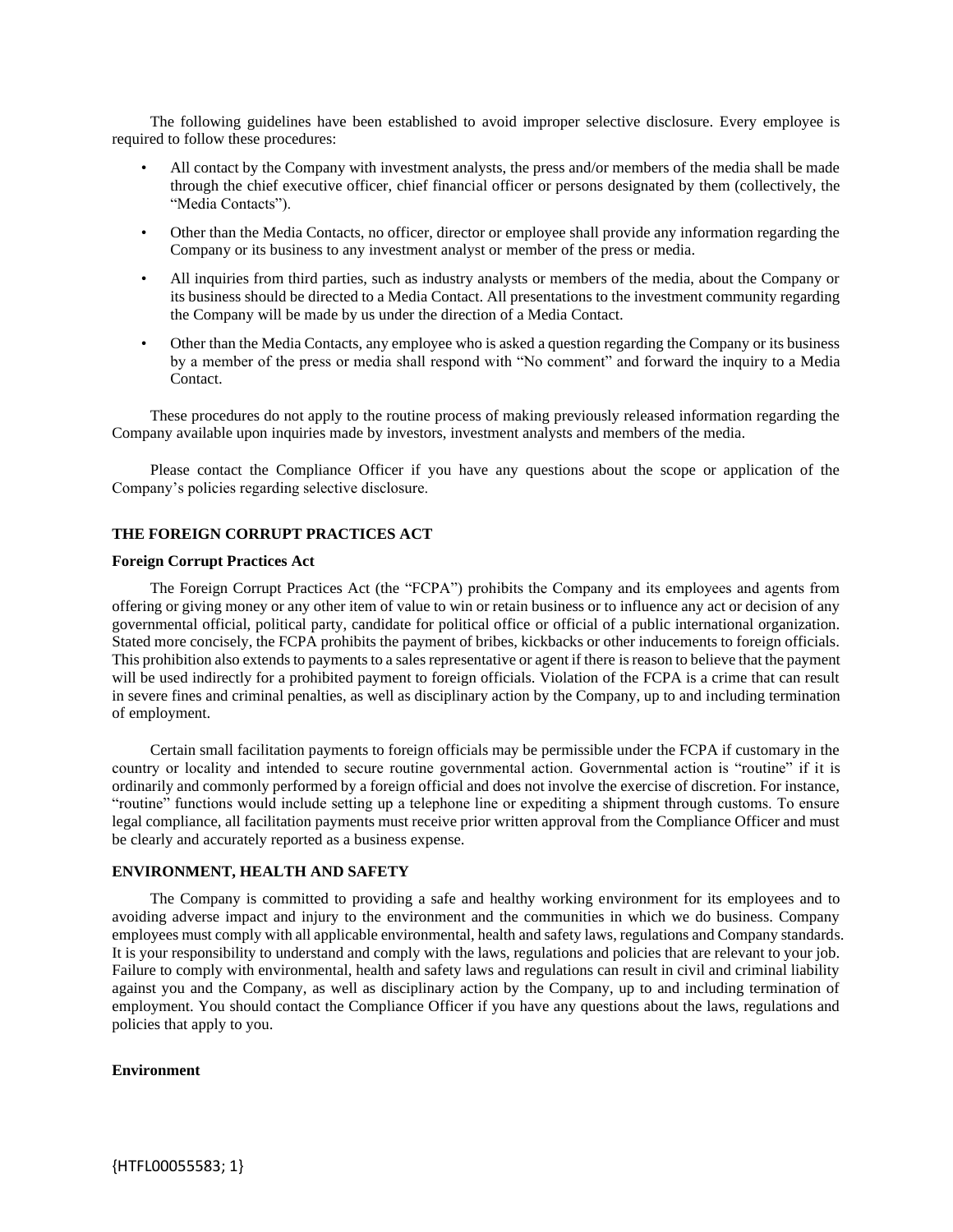All Company employees should strive to conserve resources and reduce waste and emissions through recycling and other energy conservation measures. You have a responsibility to promptly report any known or suspected violations of environmental laws or any events that may result in a discharge or emission of hazardous materials. Employees whose jobs involve manufacturing have a special responsibility to safeguard the environment. Such employees should be particularly alert to the storage, disposal and transportation of waste, and handling of toxic materials and emissions into the land, water or air.

### **Health and Safety**

The Company is committed not only to complying with all relevant health and safety laws, but also to conducting business in a manner that protects the safety of its employees. All employees are required to comply with all applicable health and safety laws, regulations and policies relevant to their jobs. If you have a concern about unsafe conditions or tasks that present a risk of injury to you, please report these concerns immediately to your supervisor or the Human Resources Department.

## **EMPLOYMENT PRACTICES**

The Company pursues fair employment practices in every aspect of its business. The following is intended to be a summary of our employment policies and procedures. Copies of our detailed policies are available from the Human Resources Department. Company employees must comply with all applicable labor and employment laws, including anti-discrimination laws and laws related to freedom of association, privacy and collective bargaining. It is your responsibility to understand and comply with the laws, regulations and policies that are relevant to your job. Failure to comply with labor and employment laws can result in civil and criminal liability against you and the Company, as well as disciplinary action by the Company, up to and including termination of employment. You should contact the Compliance Officer or the Human Resources Department if you have any questions about the laws, regulations and policies that apply to you.

#### **Harassment and Discrimination**

The Company is committed to providing equal opportunity and fair treatment to all individuals on the basis of merit, without discrimination because of race, color, religion, national origin, gender (including pregnancy), sexual orientation, age, disability, veteran status or other characteristic protected by law. The Company prohibits harassment in any form, whether physical or verbal and whether committed by supervisors, non-supervisory personnel or nonemployees. Harassment may include, but is not limited to, offensive sexual flirtations, unwanted sexual advances or propositions, verbal abuse, sexually or racially degrading words, or the display in the workplace of sexually suggestive objects or pictures.

If you have any complaints about discrimination or harassment, report such conduct to your supervisor or the Human Resources Department. All complaints will be treated with sensitivity and discretion. Your supervisor, the Human Resources Department and the Company will protect your confidentiality to the extent possible, consistent with law and the Company's need to investigate your concern. Where our investigation uncovers harassment or discrimination, we will take prompt corrective action, which may include disciplinary action by the Company, up to and including, termination of employment. The Company strictly prohibits retaliation against an employee who, in good faith, files a compliant.

Any member of management who has reason to believe that an employee has been the victim of harassment or discrimination or who receives a report of alleged harassment or discrimination is required to report it to the Human Resources Department immediately.

## **CONCLUSION**

This Code of Business Conduct and Ethics contains general guidelines for conducting the business of the Company consistent with the highest standards of business ethics. If you have any questions about these guidelines, please contact your supervisor or the Compliance Officer. We expect all Company employees to adhere to these standards.